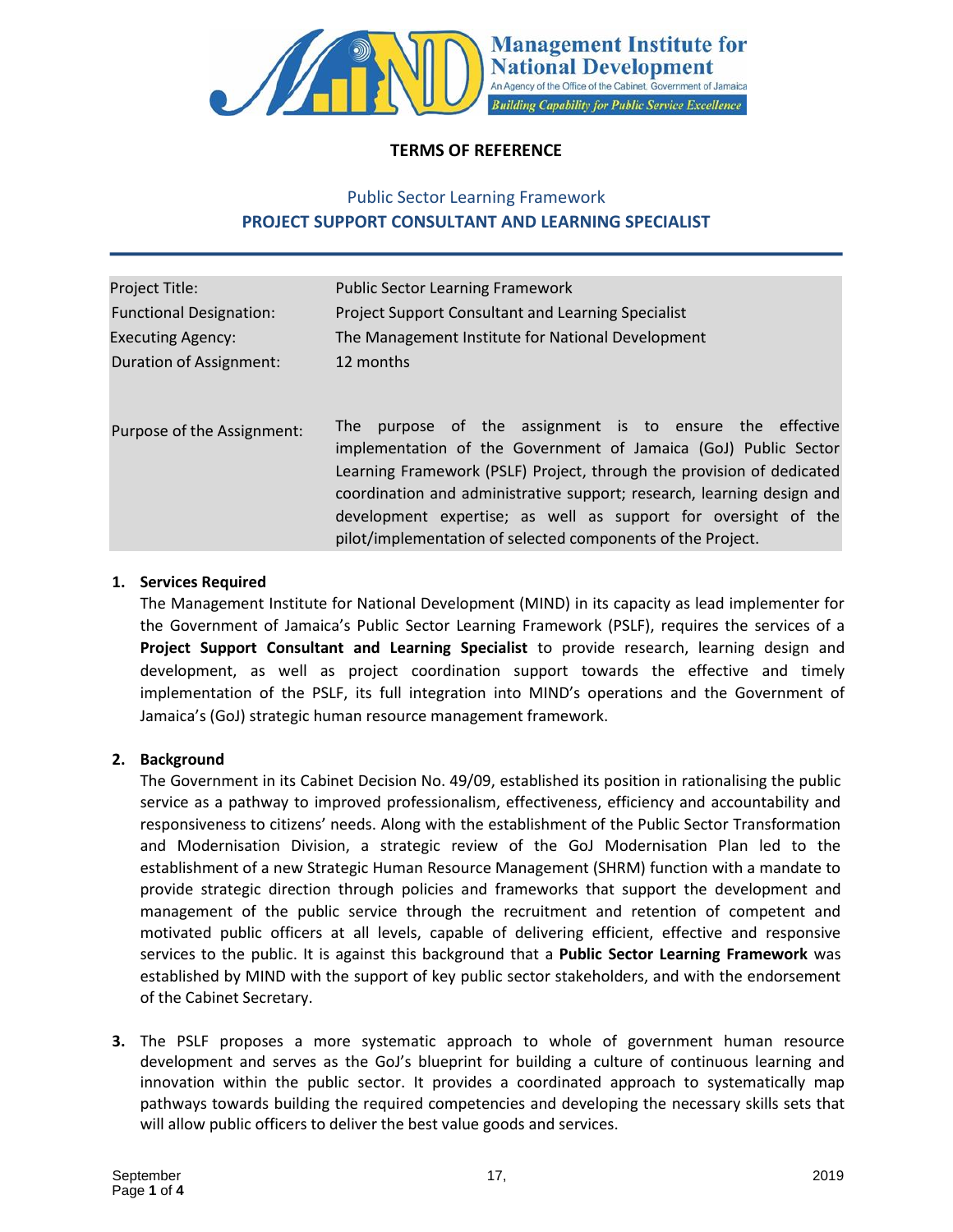## **Terms of Reference**

Public Sector Learning Framework

**PROJECT SUPPORT CONSULTANT AND LEARNING SPECIALIST**

**------------------------------------------------------------------------------------**

- **4.** Cabinet by its decision No. 16/18, dated 7 May 2018, approved the implementation of a Public Sector Learning Framework (PSLF) through the development of its eight elements, which work together to provide the best learning and development infrastructure for the public service. The eight elements are:
	- a) A Learning and Development Policy
	- b) A Competency Framework
	- c) Professional Pathways
	- d) A Learning Needs Analysis
	- e) Orientation and Re-Orientation Programmes
	- f) Learning Pathways
	- g) A Leadership Development Strategy, and,
	- h) Information and Communication Technology (ICT) Infrastructure

## **5. Objectives of the Assignment**

The primary objective of this assignment is to support MIND and the PSLF Project Manager to:

- revise and initiate the implementation of the Leadership Development Strategy;
- develop and pilot the GoJ Orientation and Re-Orientation Programmes;
- embed the pending Learning and Development Policy into MIND's operations; and,
- ensure the seamless coordination of the components of the PSLF within the current operational construct.

## **6. Scope of Work**

Under the direct supervision of the PSLF Project Manager, the Consultant will carry out the activities outlined below and any other activity necessary to accomplish the stated objective of the assignment, whether or not the specific activity is cited in this Terms of Reference.

- 6.1 Undertake supporting research, learning design and development, and provide oversight for the implementation of identified components of the PSLF Project.
	- Conduct research to inform the design and development of the Orientation and Re-Orientation Programmes, the revision of the Leadership Development Strategy, and any other project component identified by the Project Manager;
	- Design assigned elements of the Orientation and Re-Orientation Programmes as well as Leadership Development products and services under the guidance of the PSLF Project Manager. These designs will include, but not be limited to:
		- delivery/access via online, mobile and other applicable ICT enabled mechanisms.
		- training outlines, training materials, participant's guide, facilitator's guide, assessment strategies.
		- interactive and creative online learning and facilitation approaches, and where applicable, instructional videos, audio clips, readings, case studies, practical assignments infographics, charts and images that creatively convey key messages which enable participants' learning and engagement;
	- Inform the development of general and entity specific orientation standards;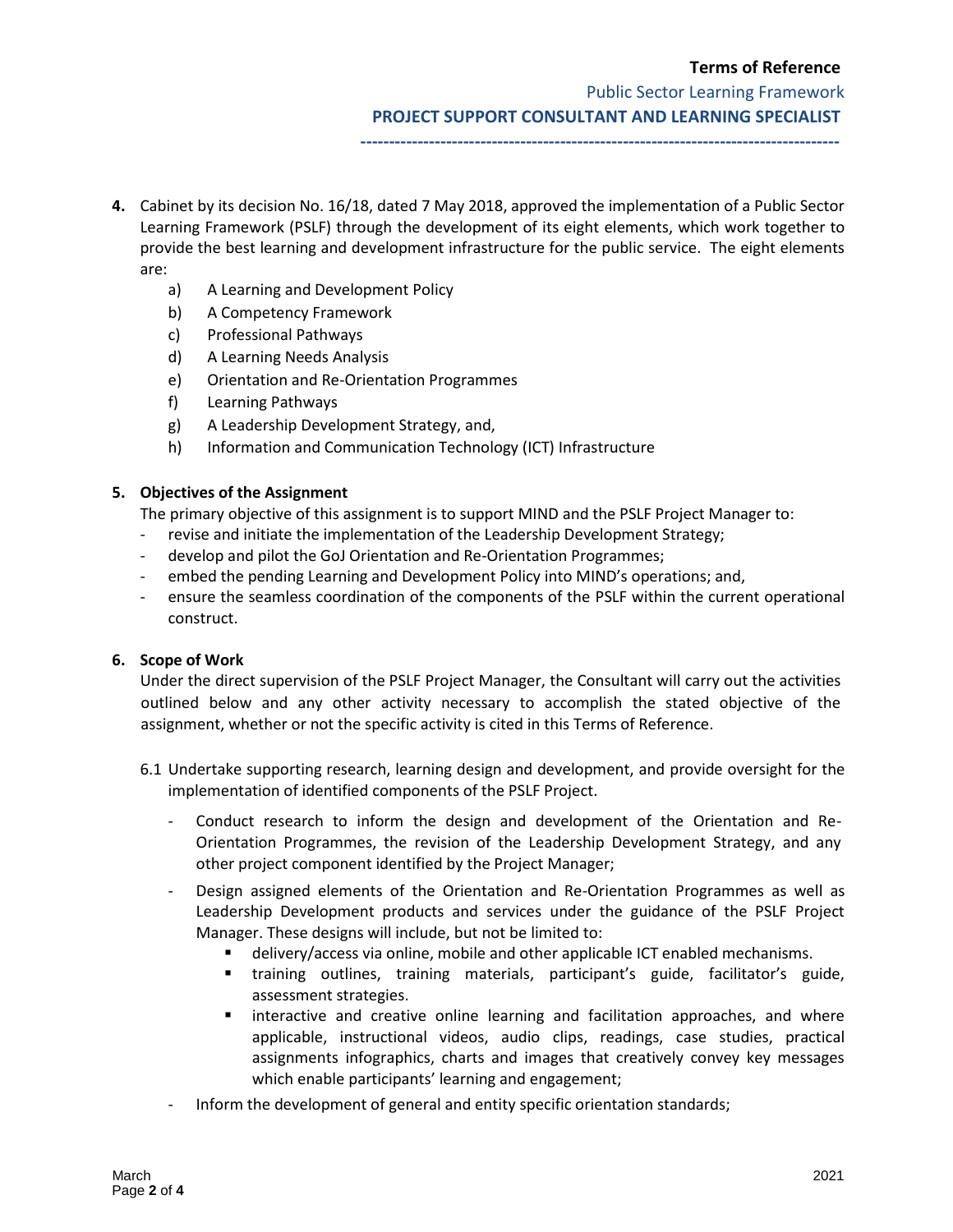#### **Terms of Reference**

Public Sector Learning Framework

**PROJECT SUPPORT CONSULTANT AND LEARNING SPECIALIST**

- **------------------------------------------------------------------------------------**
- Support the design of pilot deliveries/implementation to discrete groups of public sector employees; and
- Coordinate the delivery of:
	- Training workshop to prepare facilitators and the programme coordination team at MIND to deliver and administer elements of the PSLF.
	- Information/training sessions for pilot and other selected entities.
- 6.1.Provide coordination and administrative support to the Project:
	- Liaise with the internal MIND team to ensure the integration of the pending GoJ Learning and Development Policy into MIND's operations;
	- Develop, monitor, and keep under review, schedules for the sequencing of activities to be undertaken throughout the Project;
	- Draft monthly performance management reports which document performance against the execution of the Project Management Plan;
	- Provide input for the development of technical reports and other project outputs;
	- Establish and monitor stakeholder feedback channels to allow for continual improvement in practices and processes;
	- Manage the logistics and coordinate the activities/events, record and disseminate the outputs of technical and other working groups that may be formed in support of the various project deliverables;
	- Organise and manage meetings, including appointments with stakeholders/consultations, logistical arrangements and record and disseminate the outputs as appropriate;
	- Perform other duties as directed by the PSLF Project Manager.

All activities executed in the scope of works must be in keeping with MIND's standard operating policies and procedures and applicable Government of Jamaica regulations and guidelines.

## **7. Approval of Deliverables**

All deliverables that emerge from the scope of work to be undertaken by the PSLF Project Support Consultant and Learning Specialist, shall be reviewed and approved by the PSLF Project Manager prior to submission to the Director Public Sector Capability Development for final approval and acceptance. Deliverables should be produced and submitted in keeping with the timelines of an agreed work plan.

#### **8. Standards for the Conduct of the Assignment**

The Implementation Lead and PSLF Programme Management Committee (PMC) requires that the following standards be applied to the conduct of the assignment:

- a) Reflects the guidelines and requirements as outlined in the Scope of Works;
- b) Reflects learning and development best practices and are aligned with GoJ's priorities and strategic direction;
- c) Reflects and advance innovative and relevant leadership and organisational development practices;
- d) Displays cultural relevance;
- e) Applies adult learning and ICT enabled learning and development principles;
- f) Be comprehensive, properly formatted and well presented;
- g) Provides justifications for recommendations made;